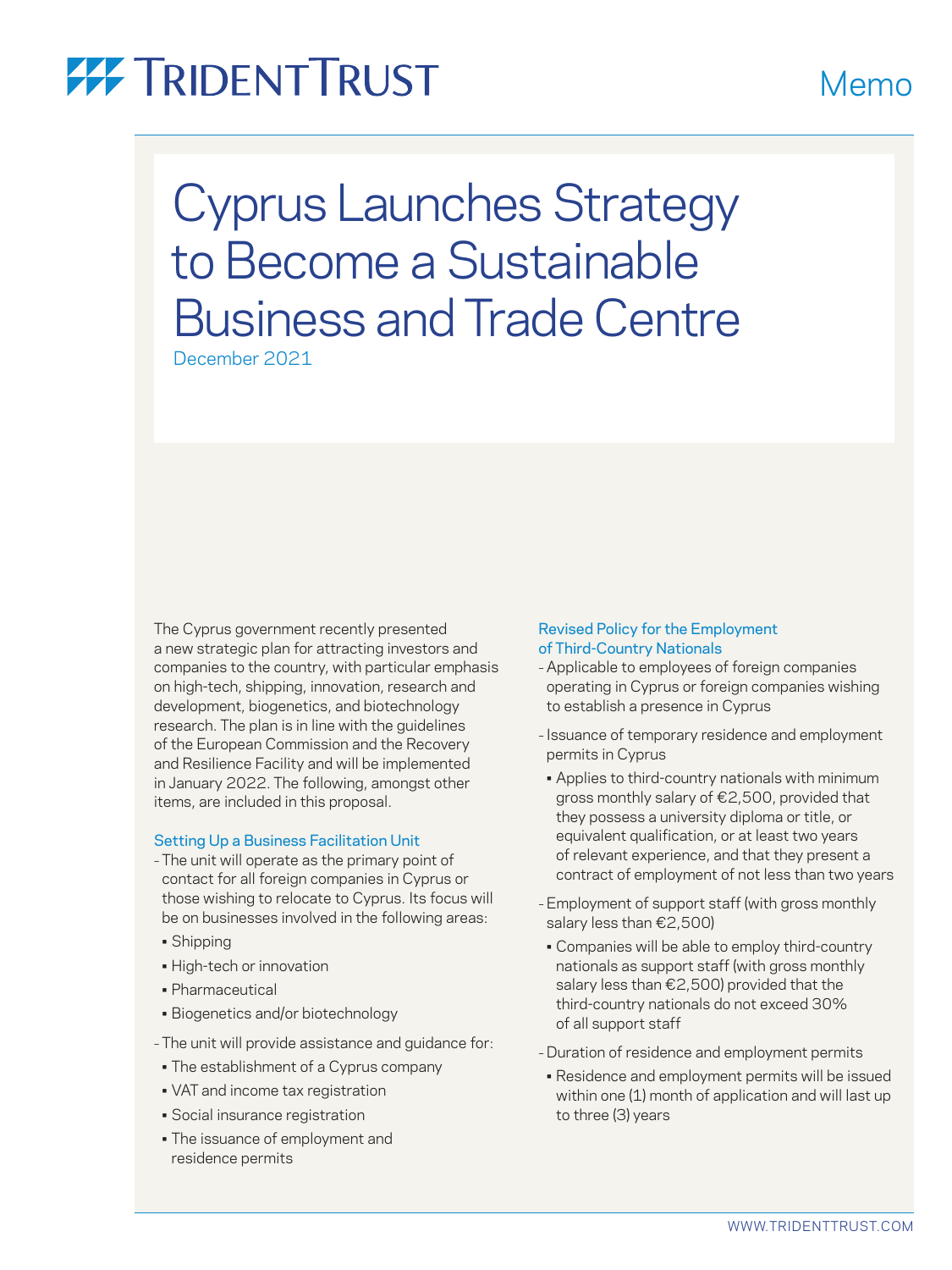# **77 TRIDENTTRUST**

– Application for family reunification for third-country nationals who are part of the third-country employment policy

• Immediate and free access to the job market for spouses whose partner has secured a residence and work permit and who earns at least €2,500 gross per month (excludes support staff)

#### Introduction of Digital Nomad Visa

Aiming to attract digital nomads, a new visa will be offered to a maximum of 100 third-party nationals who are employed by non-Cypriot companies, self-employed, or freelancers working remotely, who can further meet certain eligibility criteria. The qualified individuals will be able to reside in Cyprus for up to one (1) year with the right to renew the visa for two (2) more years. They will also be allowed to move their families to Cyprus.

#### Tax Incentives

- –Extension of the tax exemption applicable to employees in Cyprus
- Income tax exemption of 50% for new residents and employees with income of at least €55,000 with the possibility to extend the benefit from 10 to 17 years; potential beneficiaries of the allowance are persons with earnings of €55,000 to €100,000 for the remaining 17-year period
- –Extension of tax exemption for investments in innovative companies
- Tax exemption of 50% for investment in certified innovative companies also includes corporate investors
- Tax relief on research and development costs
- Eligible research and development expenses will be deducted from taxable income up to 120% of the actual business income

#### Citizenship Incentives

Employees who are third-country nationals will have the right to apply for naturalization after five (5) years of residence and work in Cyprus, or after four (4) years if they hold a recognized certificate of strong knowledge of the Greek language. The transfer of social security contributions will also be ensured through intensified efforts to conclude bilateral agreements with third countries.

All the above proposals will be implemented as of 1 January 2022 with the exception of the citizenship and tax incentives, which are pending the necessary approval of various amendments in the legislation. The aim is for the relevant legislation to be submitted to the House of Representatives by the end of December 2021 and to be approved in the first quarter of 2022.